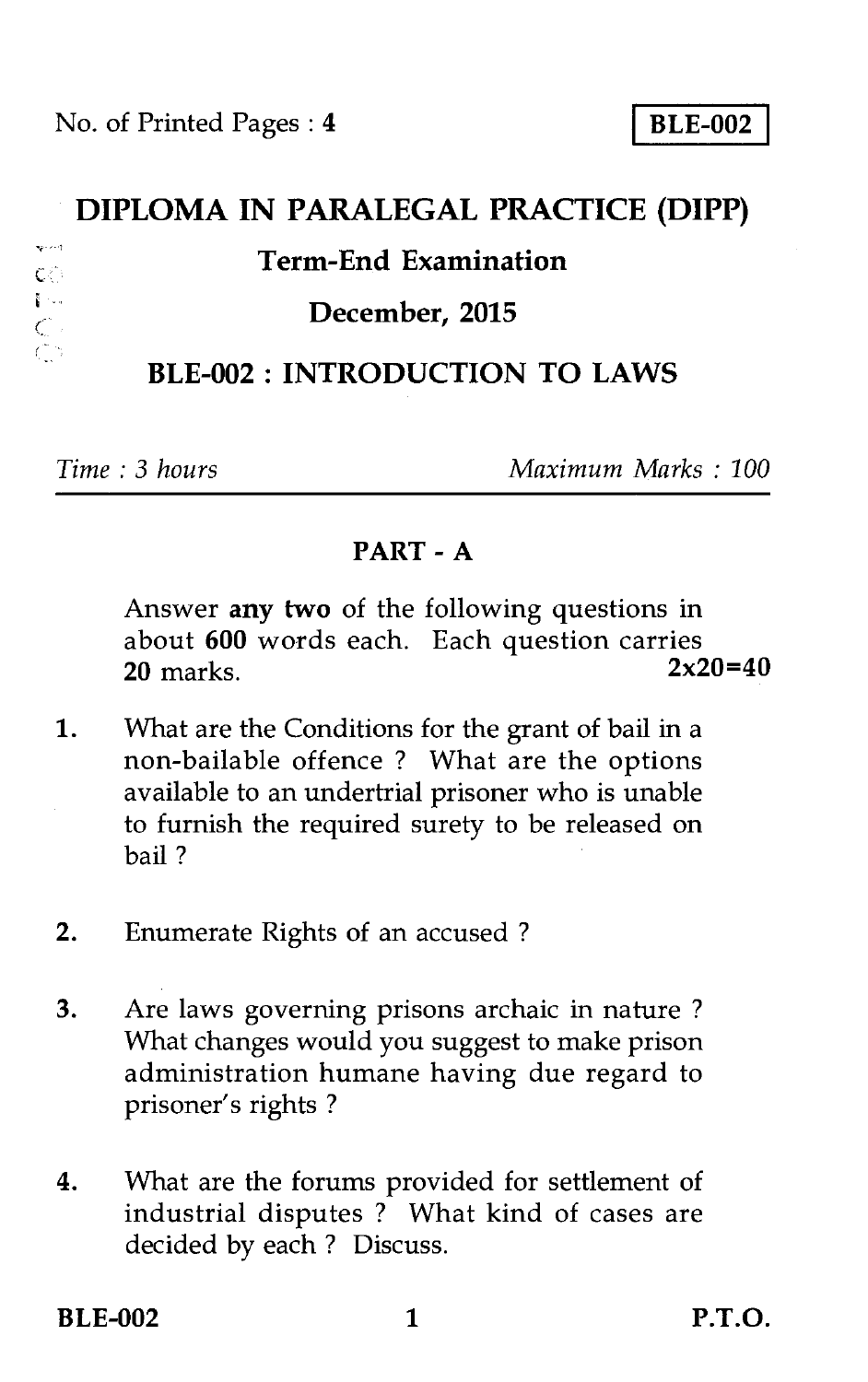# **PART - B**

Answer **any four** of the following questions in about **300** words each. Each question carries 10 marks. **4x10=40** 

- 5. What is the employer's liability under the social security laws ? Discuss.
- 6. What do you understand by the term 'Written Statement<sup>'</sup> ? What are its essentials ? Discuss.
- 7. What is the difference between a 'judgement' and a 'decree' ?
- 8. Discuss the elements that constitute the offence of abetment.
- 9. What is the Right to Private Defence ? Discuss.
- 10. What do you understand by the term 'Pardon by the Executive' ? Discuss.

#### **PART - C**

Answer **any four** of the following in about **150** words each. Each question carries **5** marks.

**4x5=20** 11. Unconvicted prisoners.

- 12. Parole
- 13. Ex-parte proceeding
- 14. Reference
- 15. Separate legal entity
- 16. Perpetual succession

**BLE-002 2**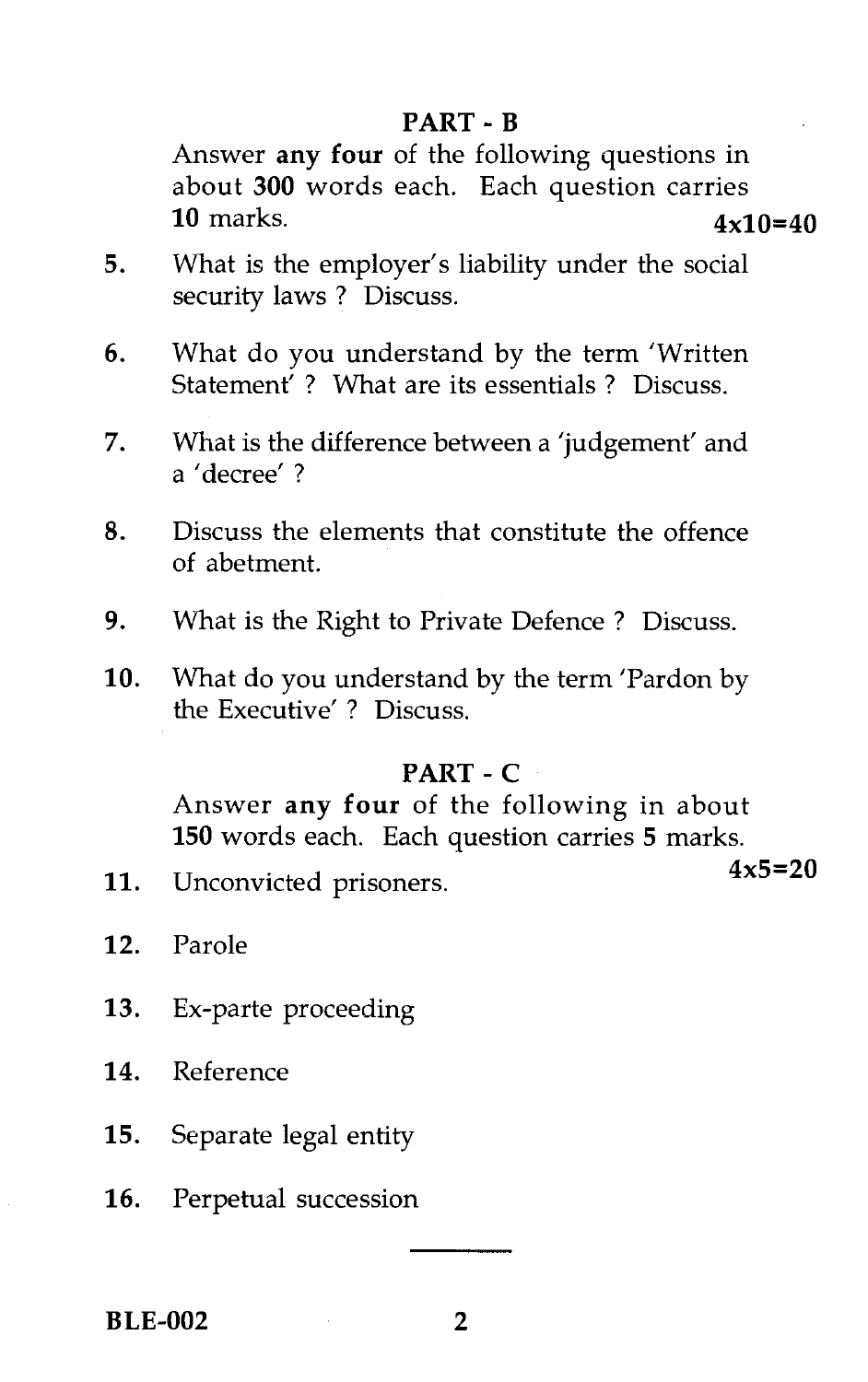# अर्धविधिक व्यवहार में डिप्लोमा (डी.आई.पी.पी.) सत्रांत परीक्षा दिसम्बर, 2015 बी.एल.ई.-002: कानुन का परिचय

समय : 3 घण्टे

अधिकतम् अंक : 100

#### भाग - A

निम्नलिखित प्रश्नों में से **किन्हीं दो** का उत्तर ( प्रत्येक का लगभग 600 शब्दों में) दीजिए। प्रत्येक प्रश्न के 20 अंक हैं।  $2x20=40$ 

- ग़ैर जमानती अपराध में जमानत देने के लिए क्या शर्तें हैं?  $\mathbf{1}$ . जमानत पर रिहा होने के लिए अपेक्षित प्रतिभू न दे सकने वाले अभियोगाधीन कैदियों को विकल्प कौन से उपलब्ध हैं?
- आरोपी के अधिकारों का वर्णन कोजिए।  $2.$
- जेलों को शासित करने वाले कानून क्या पुरातन स्वरूप के हैं? 3. जैल कैदियों के अधिकारों को समचित सम्मान देने हेतु जेल प्रशासन को मानवोचित बनाने के लिए आप किन परिवर्तनों का सझाव देंगे ?
- $4<sup>1</sup>$ औद्योगिक विवादों के निपटान के लिए कौन से मंच उपलब्ध हैं? प्रत्येक द्वारा किस प्रकार के मामलों का समाधान किया जाता है? चर्चा कीजिए।

**P.T.O.**